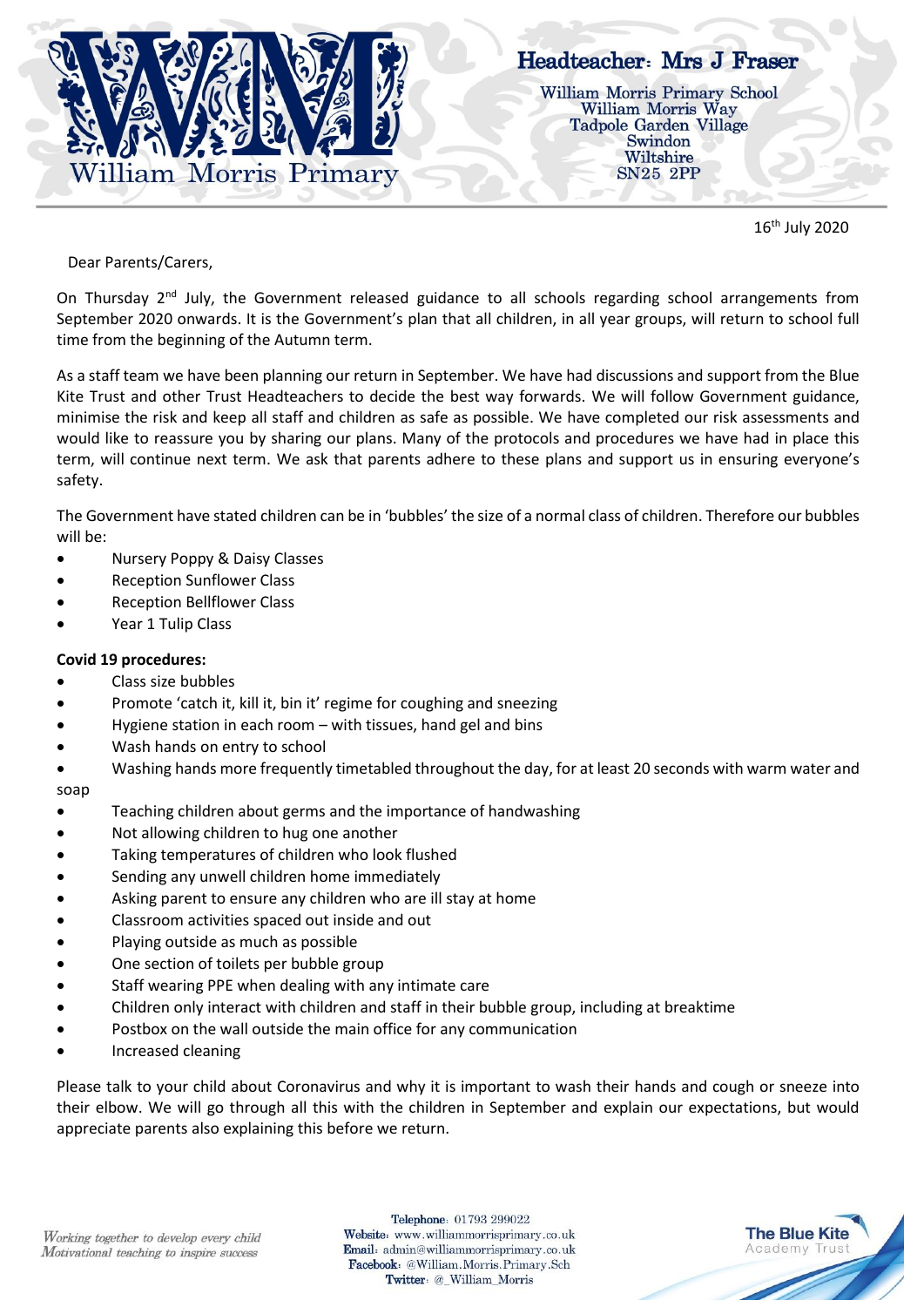### **Communication**

Our normal methods of communication will continue to be used – via emails, fortnightly newsletters and when urgent, a text message. We want to get to know our new families, and this is a little harder when we cannot communicate face to face like normal. But please be assured, we want to support you and your children whilst they start school. Please do not hesitate to email or phone the office, or pop into the office in a socially distanced way. It can be daunting when your child first starts school and we are happy to help.

## **Staffing**

Staff will be allocated to their class bubble. We will be trying to ensure staff stay within their bubble class group, as much as possible. If staff need to swap bubble groups, they will do so in a socially distanced way, this may be for teacher's planning sessions or lunch duty.

### **Drop off and Pick up**

Drop off and pick up should be quick and will be via an allocated playground. Parents should stand at least 2 meters apart and will not be able to talk to the teacher at drop off, but please contact the office if you would like to speak to your child's teacher and we will give you a call.

| y Poppy Class        | Outside the nursery gate                                | ⊢– 11:30am         |
|----------------------|---------------------------------------------------------|--------------------|
| Daisy Class          | Parents to stand on lines 2 meters apart                | $m - 3:15pm$       |
| <b>Iflower Class</b> | Outside the left hand Reception class gate              | Iff $8:50am$       |
|                      | looking at building)                                    | 3pm                |
|                      | Parents to stand on lines 2 meters apart                |                    |
| flower Class         | Outside the right hand Y1 class gate                    | Iff $8:50am$       |
|                      | looking at the building)                                | 3pm                |
|                      | Parents to stand in line 2 meters apart on left hand ma |                    |
| p Class              | Outside the right hand Y1 class gate                    | ff 8:45am          |
|                      | looking at the building)                                | 2:55 <sub>pm</sub> |
|                      | Parents to stand 2 meters apart on right hand marks     |                    |

### *Year 1 please note a 5 minute change in drop off and pick up times.*

# **Break and Lunchtimes**

**Nursery** children will have a snack within their morning or afternoon nursery setting. 30 hour children will be supervised during lunchtime in the studio next to the hall.

**Reception and Year 1** children will have snack time within their morning learning session in their classroom. Reception and Year 1 children will have their lunch in the hall. The tables will be set out at 3 corners of the hall, in order to social distance as much as possible. Staff will bring the children their dinner and clear it away again.

During lunch play, the children will be allocated one area of the playground on a rota basis and given a class box of playground equipment such as balls, skipping ropes etc.

We will aim to keep bubble staff members with each class during their lunchtime.

**Hot meal provision** will resume in September, so please remember to sign up to choose your child's preferred options. We would like all children to utilise the free school meal and strongly encourage parents to try a hot meal for their child each day. Meals need to be booked at least a week in advance using the Parentpay online system. New parents will receive their Parentpay account and  $log$  in by Friday 21st August.

### **Wrap around Care**

We will be able to offer wrap around care for Year 1 and Reception children from September.

Sunrise Breakfast Club 7:30am to 8:50am

Sunset After School Club 3:00-4:30pm or 3:00-6:00pm

- For Y1 children Sunrise and Sunset clubs will be from their first day back to school, 3rd September.
- For Reception children Sunrise Breakfast Club will start from 14<sup>th</sup> September.
- For Reception children Sunset After School Club will start from 17<sup>th</sup> September.